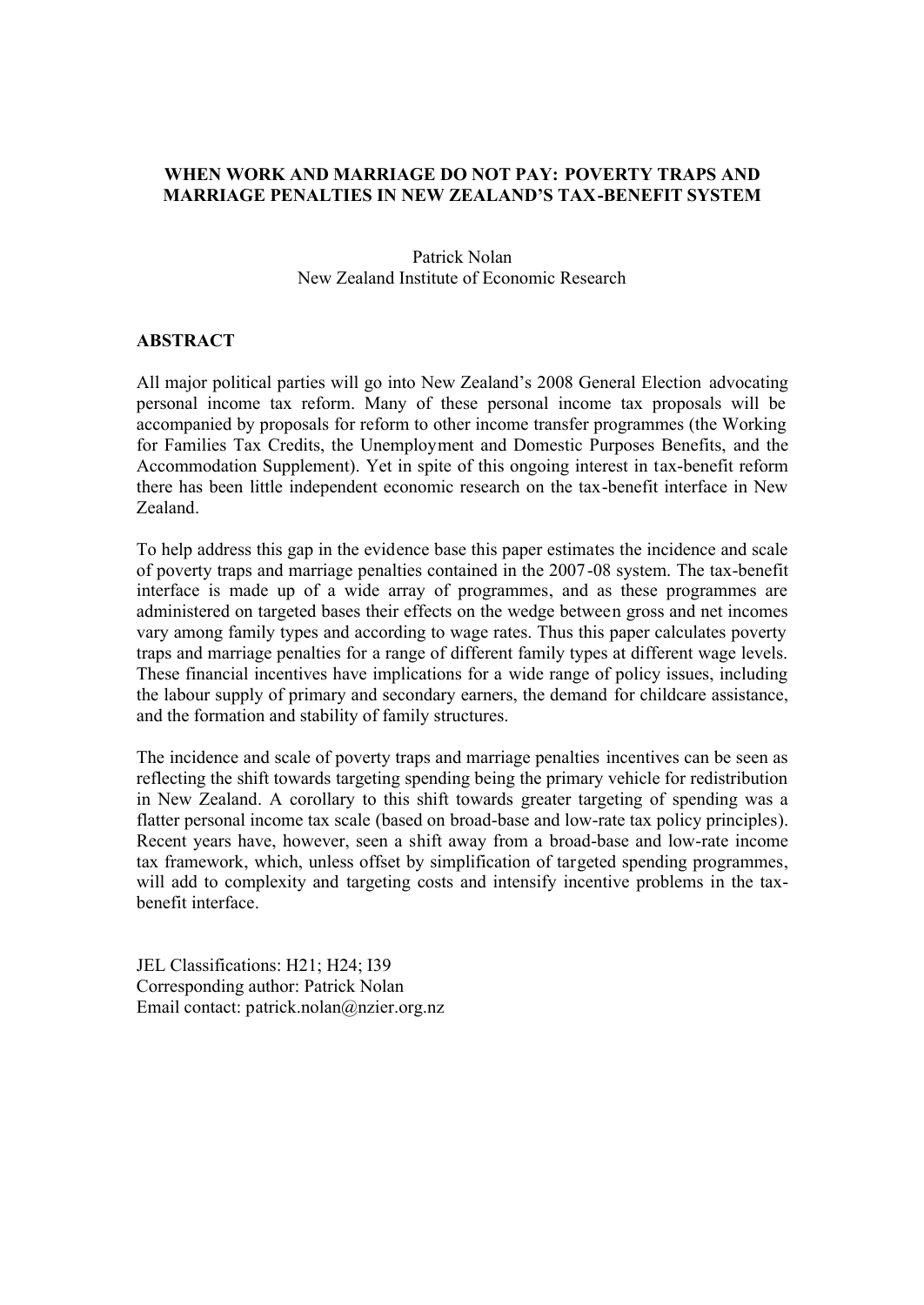## **INTRODUCTION**

All major political parties will go into New Zealand's 2008 General Election advocating personal income tax reform. Many of these personal income tax proposals will be accompanied by proposals for reform to other income transfer programmes (the Working for Families Tax Credits, the Unemployment and Domestic Purposes Benefits, the Accommodation Supplement, and Student Loans). Yet in spite of this ongoing interest in tax-benefit reform there has been little independent economic research on the tax-benefit interface in New Zealand. To help address this gap in the evidence base this paper provides benchmark evidence on poverty traps and marriage penalties against which taxbenefit proposals could be evaluated.

# **POLICY CONTEXT**

The tax-benefit interface plays a central role in New Zealand's welfare state. In fiscal terms, for example, the 2008 Budget estimated personal income tax revenue at \$23 billion (out of total tax revenue of \$40 billion) and expenditure on social security and welfare (including departmental expenditures) for 2008 at \$18 billion (in comparison to \$11 billion for health and \$10 billion for education).

These tax-benefit programmes *primarily* aim to:

- generate revenue to fund government expenditure
- provide a social safety net, e.g., achieve distributional goals (such as alleviating poverty, which may be short-term or long-term) and protect families against economic shocks (such as a sudden loss of income)
- smooth families' incomes over periods of life to better match their income needs (Atkinson, 1995).

Yet ongoing economic and social changes will mean that, even if they have appeared well designed in the past, existing programmes and approaches require ongoing evaluation to assess whether they continue to remain effective at generating government revenue, or providing New Zealand families with protection against economic shocks or assistance in smoothing their incomes. Key changes that tax-benefit programmes must recognise include families becoming more diverse, labour market outcomes less equal, and programmes themselves becoming more complex. These changes are discussed in greater detail below.

### **Diversity and Complexity**

Since the 1970s New Zealand has seen the breakdown of the sole breadwinner model of social arrangements, increasing numbers of sole-parent families, and increasing numbers of dual-income families (Nolan, 2005). Census data illustrate that in 2006 around 49 percent of households were comprised of one-person households. Of the 51 percent of households classified as families, between 1976 and 2006 the percentage of two-parent families decreased from 62 to 42 percent of all families (excluding one-person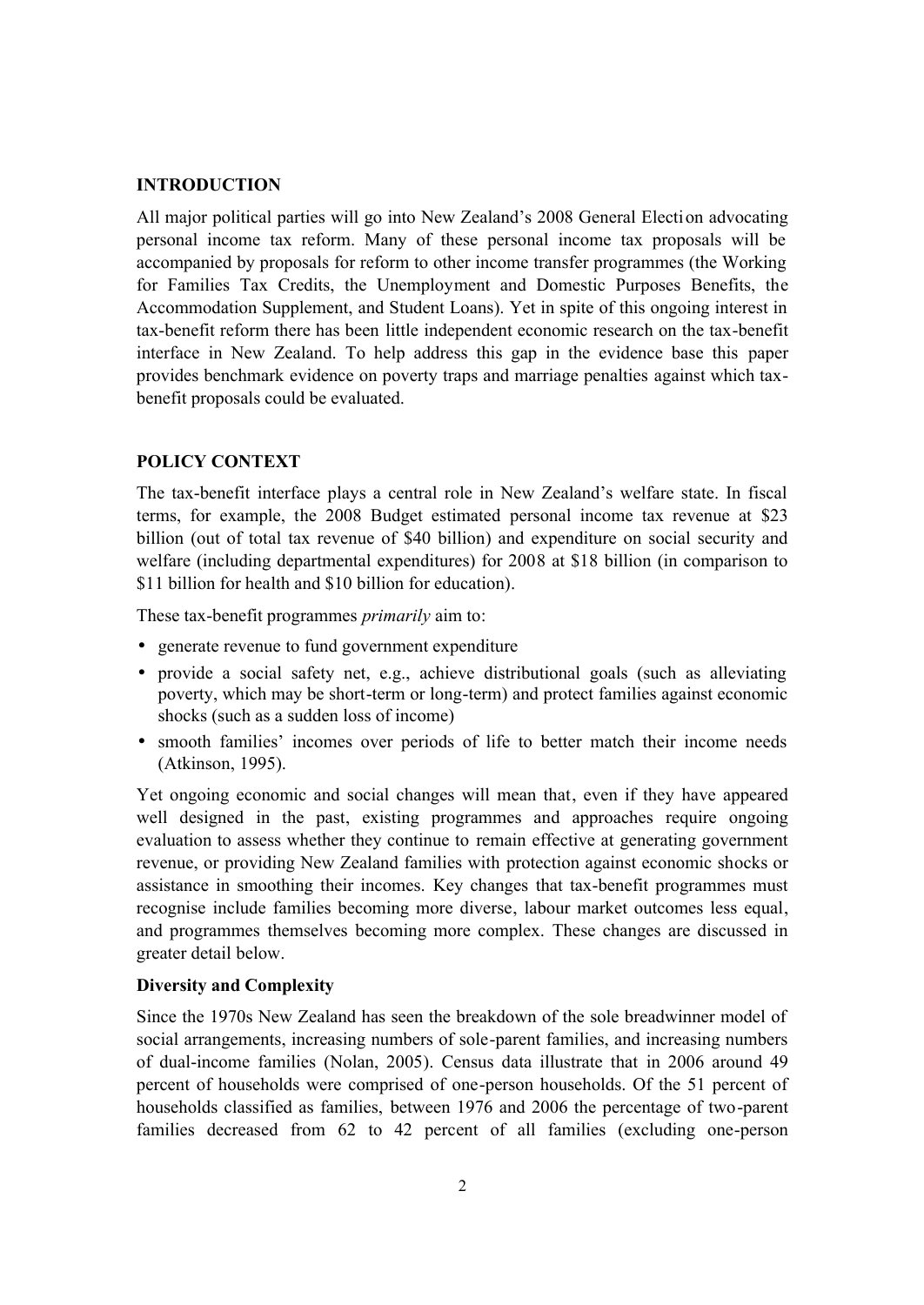households). In 2006, of the 1,067,502 families in New Zealand two-parent families numbered 447,894. Over these three decades there were corresponding increases in the proportions of couples without children from 29 to 40 percent and sole-parent families from 9 to 18 percent.

Families' structures are also becoming increasingly heterogeneous and dynamic. Increases in divorce and non-marital childbearing and shifts in the living arrangements of young adults and families have led to rises in sole-parenthood, single adults living alone, and a decline in extended families (Singley and Callister, 2003). Poland, Cameron, *et al* (2007) described the characteristics of individuals in different family types and explored the characteristics of those whose family types changed. They concluded that in 2003 and 2004 around 10 percent of New Zealanders changed family living arrangements, with life-cycle changes being the key driver of change.

Labour market liberalisation has been associated with increasing polarisation of work and greater inequality in the income distribution. There has been an increase in women's employment rates and representation in managerial and professional occupations, and consequently an increasing incidence of dual-income families (Callister, 2004). There is, however, a strong relationship between age of the youngest child in the family and the labour market status of the mother in New Zealand. As Johnston (2005) has illustrated, New Zealand women tend to leave the labour force when they have children and to return strongly to the labour force when their children get older.

Further, although the income tax and family income assistance systems were largely designed as separate, people are increasingly dealing with both systems simultaneously (Stephens, 1997). This has partly reflected the changing patterns in labour market participation, and partly the increasing use of the personal income tax system to provide second-tier (or non-discretionary supplementary) family income assistance payments.<sup>1</sup> The latter has increased further with Working for Families (Nolan, 2005). This expansion of targeted family income assistance has played a key role in shaping the extent and depth of poverty traps and marriage penalties as is discussed in greater detail below.

### **Evolution of Family Income Assistance**

-

The development of family income assistance (e.g., main welfare benefits and supplementary family assistance) in New Zealand following the 1930s Depression was in an economic and social environment of low and generally short-term unemployment and where couples with children and a single male breadwinner were the most common family type (Beaglehole, 1993; McClure, 1998).

<sup>&</sup>lt;sup>1</sup> The family income assistance system has three tiers: first tier assistance (main benefits) providing basic income support; second-tier assistance (non-discretionary supplementary assistance, e.g., Working for Families Tax Credits) providing additional assistance to cover circumstances in which needs are considered to be higher than those covered by main benefits alone; and third-tier assistance (discretionary supplementary assistance) providing further and discretionary assistance for a limited set of circumstances (Stephens 1999).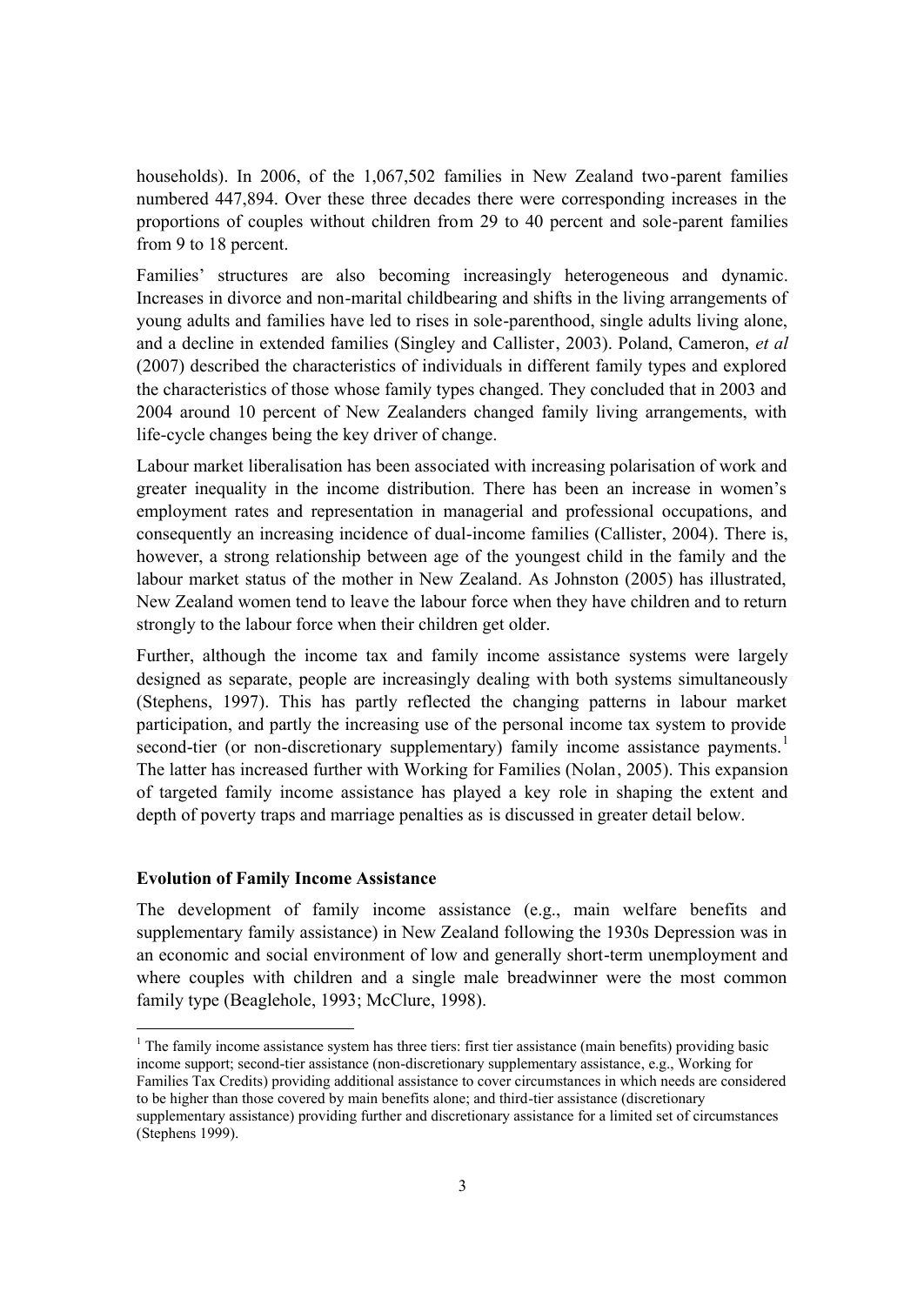Family income assistance developed alongside policies that aimed to attain full employment and to ensure adequate market incomes for male breadwinners in families. Consequently the role of the income assistance system was generally restricted to dealing with residual pockets of hardship due to temporary spells of unemployment or incapacity (Stephens and Waldegrave, 2001). Key exceptions to this residual role were the provision of the universal Family Benefit, a number of small family tax rebates, and universal pensions.

The Universal Family Benefit was provided to not only address families' financial needs, but to also promote increased birth rates and reinforce women's maternal roles in society (Beaglehole, 1993; McClure, 1998). This provision was based on assumptions that men had dependents and women did not and that married women rarely worked in paid employment. The costs of childrearing were seen as an important consideration in assessing families' need for financial assistance and a relatively high value was placed upon mothers' time outside the labour market.

As well as the Family Benefit a number of small family tax rebates were also developed that aimed to assist low-income breadwinners with the costs of maintaining a family (Nolan, 2005; Koopman-Boyden and Scott, 1984). These rebates sought to compensate breadwinners both for the direct cost of children and for the withdrawal of the secondary earner from the labour market (the indirect costs of children).

Following the 1984 election of the fourth Labour government there was increased emphasis on redesigning the family income assistance system to constrain fiscal costs, reduce scope for moral hazard, and encourage labour supply and human capital acquisition (Stephens and Waldegrave, 2001). There was a shift in expenditure towards targeted and residual assistance for working-aged people on low-incomes, particularly the unemployed and sole-parents. In 1986 a wide range of tax rebates for families with dependents were replaced with the Family Assistance Tax Credits (later renamed Working for Families Tax Credits). In 1991 the Universal Family Benefit was rolled into this targeted family income assistance by the Bolger National government.

This shift towards targeted family income assistance reflected attempts to respond to new and emerging economic conditions, such as the decline of full employment (for male breadwinners in families) and the greater role of market-based setting of wage rates. This shift also marked the end of provision of family income assistance on the basis of family structure regardless of income and need (Beaglehole, 1993; McClure, 1998).

From 1984 to 1999 there was also a shift towards a broad based and low rate tax system and a tax-mix shift away from income taxes towards consumption taxes (Stephens, 1993; McLeod, Chatterjee, et al, 2001). The shift towards flatter personal income tax scales, in conjunction with greater targeting of social assistance expenditure, changed the roles of taxation and social assistance programmes with targeted spending becoming the primary vehicle for redistribution (Stephens, 1997).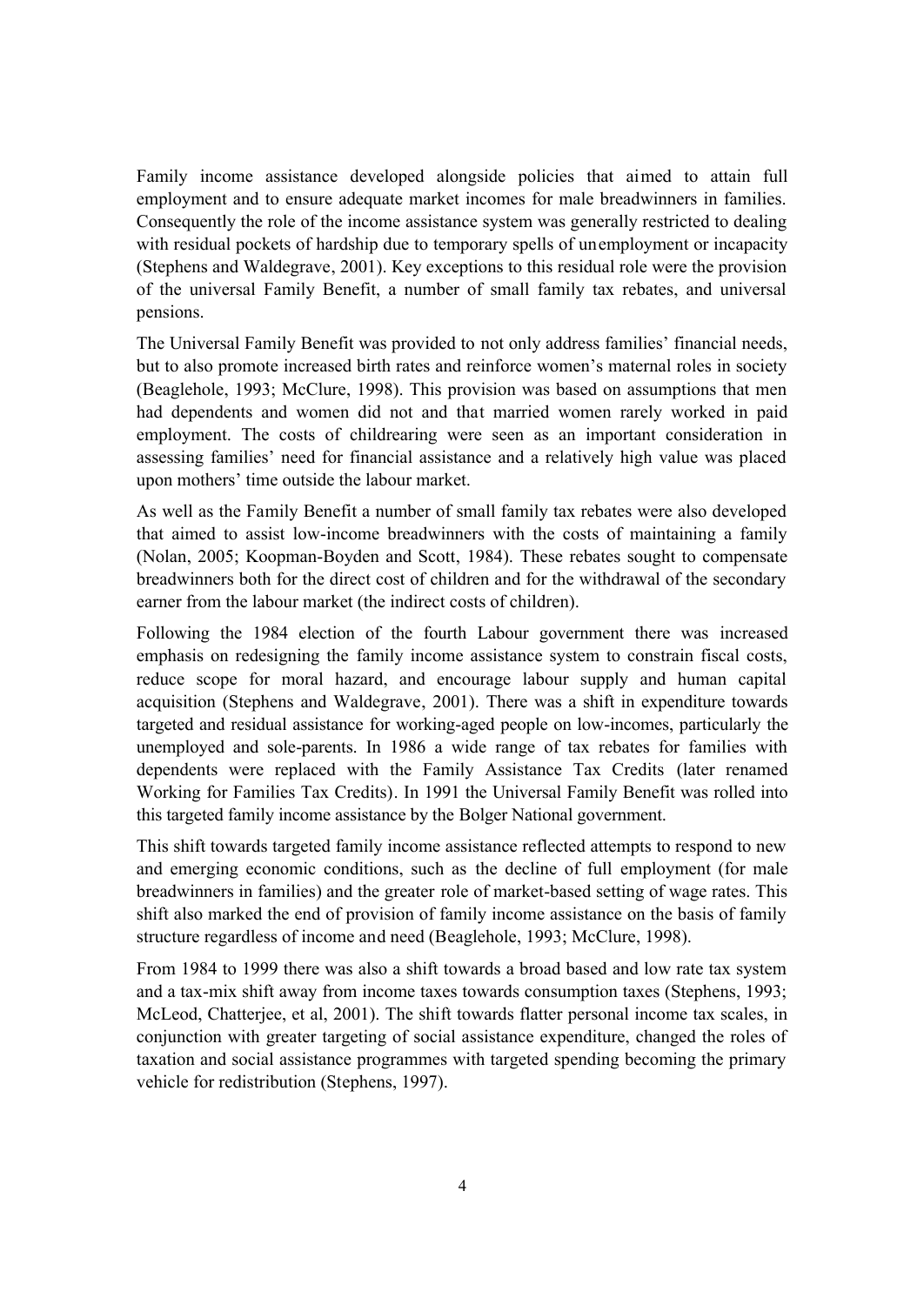Although policies emphasised a broad based and low rate approach to income taxation (until recent years), the combination of income taxes and abatement of targeted social assistance led to poverty traps at lower income levels (St John and Rankin, 2002; Nolan, 2005). Poverty traps occur when people receive little or no increase in income in the hand when they increase their hours of work and have implications for a wide range of policy issues, including the labour supply of primary and secondary earners, the demand for childcare assistance, and the formation and stability of family structures (Nolan, 2005).

In recent years there has been a shift away from a comprehensive income tax framework in New Zealand (see, for example, St John (2007)), adding to the complexity and costs associated with targeting of the tax-benefit system.

#### **Working for Families, Active Labour Market Policies and Fiscal Drag**

The main areas of family income assistance are shown in Table 1. This table shows key areas of expenditure and numbers of recipients by programme for 2008 and the figures are gross of personal income taxes.

|                                                                       | Recipients      | \$ Billion |  |  |  |  |  |  |  |  |
|-----------------------------------------------------------------------|-----------------|------------|--|--|--|--|--|--|--|--|
| Total tax revenue                                                     |                 | 49.6       |  |  |  |  |  |  |  |  |
| Total social assistance                                               |                 | 17.0       |  |  |  |  |  |  |  |  |
| Key areas of social assistance:                                       |                 |            |  |  |  |  |  |  |  |  |
| New Zealand Superannuation                                            | 509.000         | 7.7        |  |  |  |  |  |  |  |  |
| Working for Families Tax Credits (FTC and<br>IWP)                     | $371.000^{(1)}$ | 2.7        |  |  |  |  |  |  |  |  |
| Domestic Purposes Benefit                                             | 97.000          | 1.5        |  |  |  |  |  |  |  |  |
| Unemployment Benefit                                                  | 37.000          | 0.4        |  |  |  |  |  |  |  |  |
| Invalid's Benefit                                                     | 131.000         | 1.8        |  |  |  |  |  |  |  |  |
| Accommodation Supplement                                              | 244.000         | 0.9        |  |  |  |  |  |  |  |  |
| Figure for all WFF tax credits<br>Notes:<br>(1)                       |                 |            |  |  |  |  |  |  |  |  |
| Sources: Budget Economic and Fiscal Update (2008), Tables 6.2 and 6.3 |                 |            |  |  |  |  |  |  |  |  |

*Table 1 Key Areas of Family Income Assistance (2008-09)*

Expenditure on superannuation is the largest single expenditure area and a key determinant of total expenditure. Current projections are for significant increases in the costs of superannuation due to the impact of demographic changes. With the recent introduction and extension of generous subsidies for retirement savings (through the KiwiSaver scheme), along with the costs of pre-funding New Zealand superannuation, the public cost of retirement provision will continue to increase significantly and dominate all other areas of social security expenditure.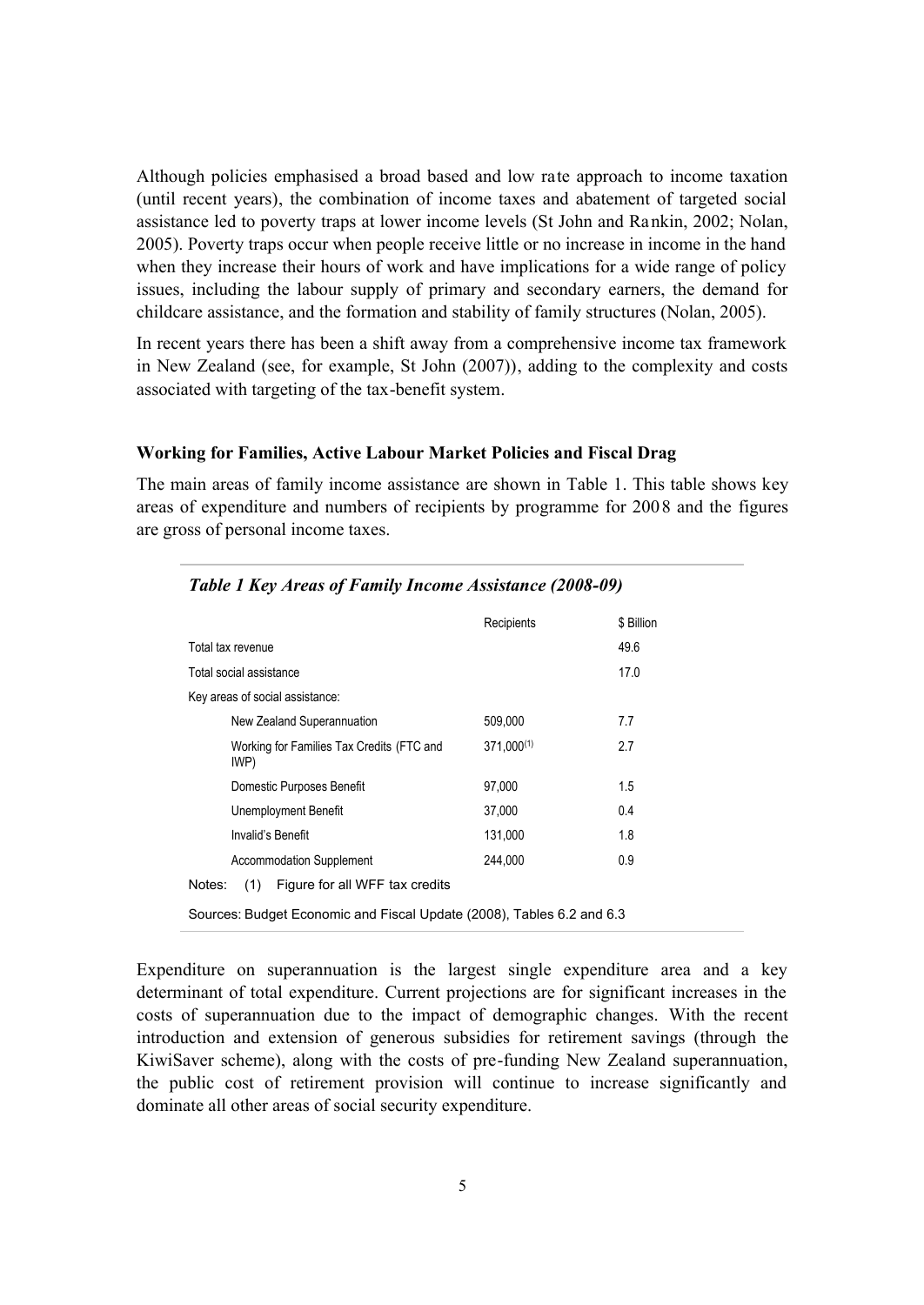Overall the total numbers of people in receipt of a main benefit (particularly Unemployment Benefits) have fallen since 1999. In contrast, following Working for Families the expenditure on and coverage of the Working for Families Tax Credits have increased. These credits are currently the most widely received income-tested transfer payment in the family income assistance system (New Zealand superannuation is not income-tested) and account for expenditure greater than the Domestic Purposes and Unemployment Benefits combined.

Since the beginning of the century, the two major changes to the income tax and family income assistance systems in New Zealand have been the Working for Families reforms and fiscal drag in the personal income tax scale. Working for Families increased the expenditure on tax credits to households from \$1 billion in 2000 to \$2.2 billion in 2007, with 371,300 families getting credits during the year ending March 2007. In contrast, failure to adjust personal income tax thresholds for inflation has meant that taxpayers are now paying an estimated \$1.2 billion more in personal income taxes than in 2000.

The Working for Families reforms have been the flagship of the Labour-led Government's social policy agenda since 1999. These reforms have aimed to make work pay, particularly for low-wage parents (including second earners in families) as well as recipients of main welfare benefits. They have also aimed to reduce child poverty. Yet certain features of these reforms have raised concerns. These concerns include:

- financial discouragement to work facing second earners in many families
- extension of assistance to middle-to-high income families
- complexity and administrative cost
- exclusion of recipients of main benefits from some assistance.

The increased financial discouragement to work facing second earners is significant given the increasing proportion of expenditure going to partnered families (increasing from approximately one third to one half of the recipients of the Working for Families Tax Credits) (Johnson, 2005).

As well as Working for Families, the Labour-led Government has also pursued an active labour market policy of providing intensive employment support. Reforming the main benefit system into a single core benefit, where recipients receive a core benefit with supplementary assistance provided on the basis of need rather than benefit category, has also been signalled but with limited progress being made, given the challenges associated with such a reform (including a number of families possibly losing some income support). For those recipients of main benefits who work there has been no relief from benefit abatement this century (with abatement thresholds and rates remaining unchanged (in nominal terms)).

To show the effect of the Working for Families reforms and fiscal drag on households' incomes in the hand, Table 2 contains NZIER estimates of the effect of the income tax and family income assistance systems on the four household types with gross earnings of \$12,500, \$25,000, \$50,000, and \$75,000 in 2008. These households' gross wages were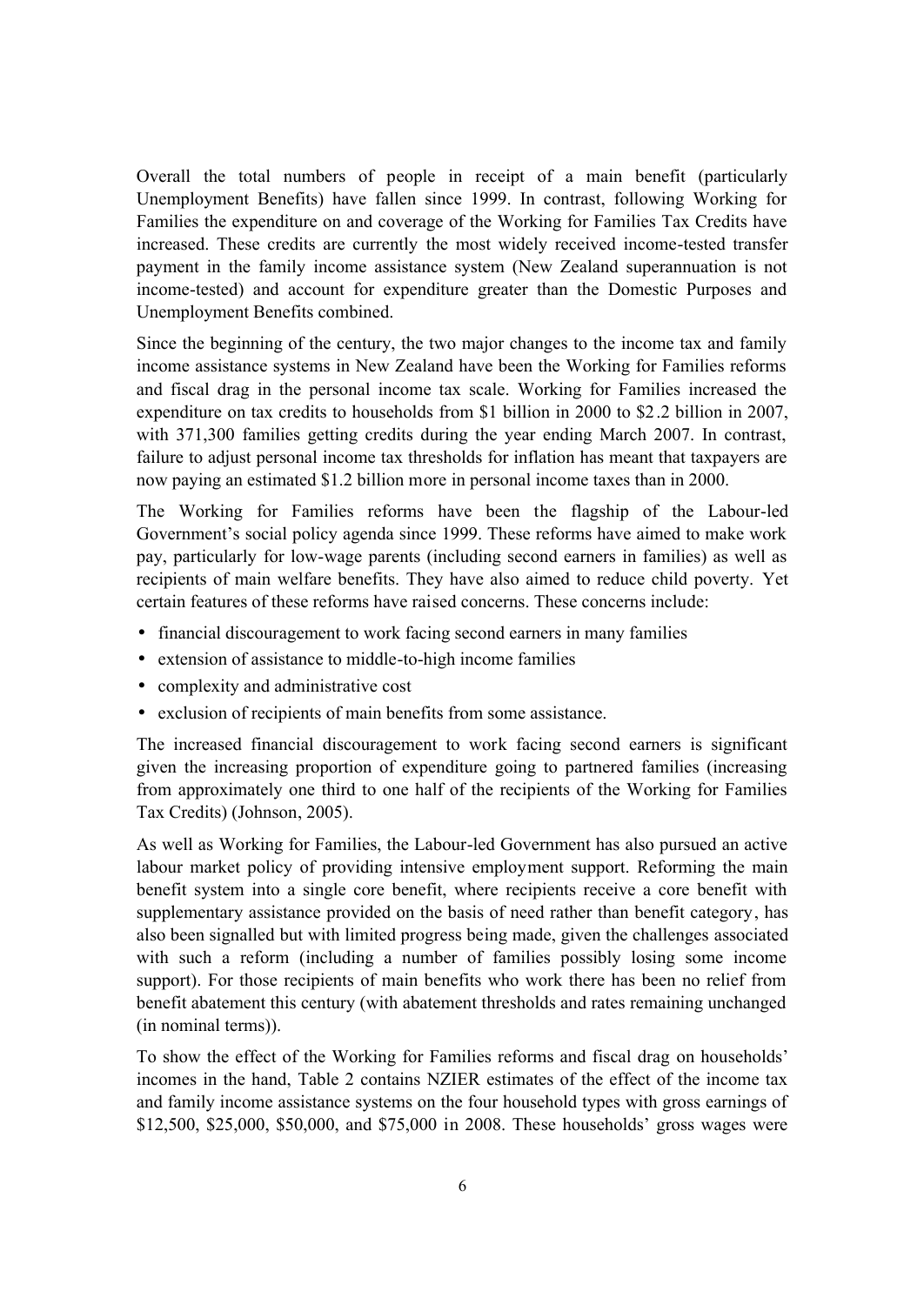then assumed to have grown in line with the adjusted Labour Cost Index (Wages and Salaries) and deflated to produce gross incomes for 2000.

|                                             | Gross Income 2008 |          |          |          |  |  |  |  |  |
|---------------------------------------------|-------------------|----------|----------|----------|--|--|--|--|--|
| Family Type                                 | \$12.500          | \$25,000 | \$50,000 | \$75,000 |  |  |  |  |  |
| Sole Parent With Two Children Under 13      | 26.2%             | 27.4%    | 35.3%    | 23.3%    |  |  |  |  |  |
| Single Person, No Dependents                | 12.9%             | 21.7%    | 18.8%    | 18.1%    |  |  |  |  |  |
| Partnered Parent With Two Children Under 13 | 20.9%             | 28.7%    | 35.3%    | 23.3%    |  |  |  |  |  |
| Partnered, No Dependents                    | 14.2%             | 14.3%    | 18.8%    | 18.1%    |  |  |  |  |  |

*Table 2 Effect of Working for Families and Fiscal Drag* Percentage Increase since 2000

Notes: (1) Notes: Assumes that partnered families have one income earner and that wages grow at the rate of the increase in the Labour Cost Index.

Source: NZIER

The appropriate tax and family assistance systems were then applied to these gross incomes. This process included estimating income taxes, ACC levy, abated main welfare benefits, and abated Working for Families Tax Credits. For partnered households it was assumed that the household's market earnings were earned by one spouse only.

The main results of this modelling were that:

- Low to middle-income households with children were the clear winners of changes to the income tax and family income assistance system since 2000. For example, although they faced additional abatement of the main benefit and increased personal taxes due to fiscal drag, the large increase in the Working for Families tax credits meant that the nominal net income of a sole parent earning \$12,500 and with two young children increased by around 26 percent since 2000. This increased to 35.3 percent for such a household on \$50,000. For a partnered parent earning \$50,000 and with children of the same age, their nominal net income also increased by around 35 percent.
- Partnered and single people without children fared less well due to fiscal drag through the personal income tax scale and failure to increase the thresholds at which main benefits begin to abate. The nominal net income of a single person on \$12,500 and without dependents increased by around 13 percent over this period, and a partnered person in similar circumstances by around 14 percent.

### **POVERTY TRAPS AND MARRIAGE PENALTIES**

Poverty traps and marriage penalties indicate how families are influenced by the family income assistance system when they change their work effort or family structure.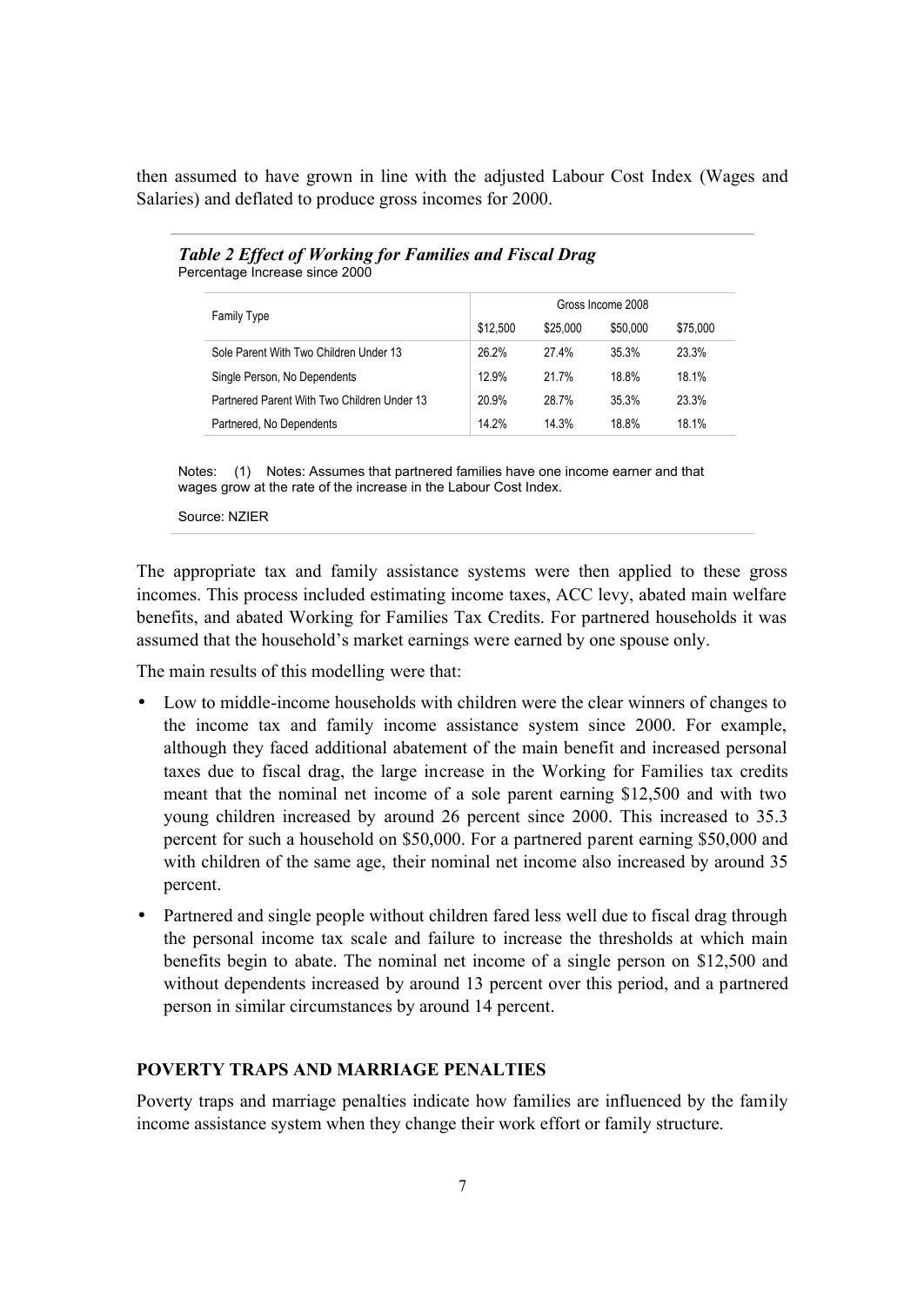- Poverty traps occur when there is a range of hours of work where, due to taxation and the clawback of assistance, there are few or no financial incentives for people to enter into or remain in work, or to increase their hours of work or wage rates.
- Marriage penalties occur when two parents (or spouses) have a higher total income (net of income transfers and living costs) when separated than when a partnered unit. The presence of marriage penalties means that some people are discouraged from entering into or remaining in a relationship in the nature of marriage by the family income assistance system.

Poverty traps and marriage penalties arise from the complex interaction of a wide range of family income assistance programmes. These programmes include the personal income tax scale, the ACC earners' levy, the Working for Families Tax Credits (the Family Tax Credit, the In-Work Tax Credit, and the Minimum Family Tax Credit), main welfare benefits (the Unemployment Benefit and Domestic Purposes Benefit), the Accommodation Supplement, and Child Support.

Poverty traps and marriage penalties are difficult to measure. One source of difficulty is the (often complex) interaction tax-benefit programmes. Different programmes often use different definitions of what counts as income, income units (individual, family, and household), income periods (annual, fortnightly, or weekly), and implementation agencies (the Inland Revenue Department and the Ministry of Social Development) and be earned and abated in different ways. Population heterogeneity is a further source of difficulty, with financial incentives differing among people with different characteristics, depending on factors such as hours of work, wage rates received, marital status, number and ages of children, availability of childcare, accommodation needs, and receipt of other assistance.

To illustrate the incidence and depth of poverty traps and marriage penalties, the NZIER developed a model that calculates the interaction of these family income assistance programmes for a range of family types and which contains the programmes listed above. Some results from this modelling follow.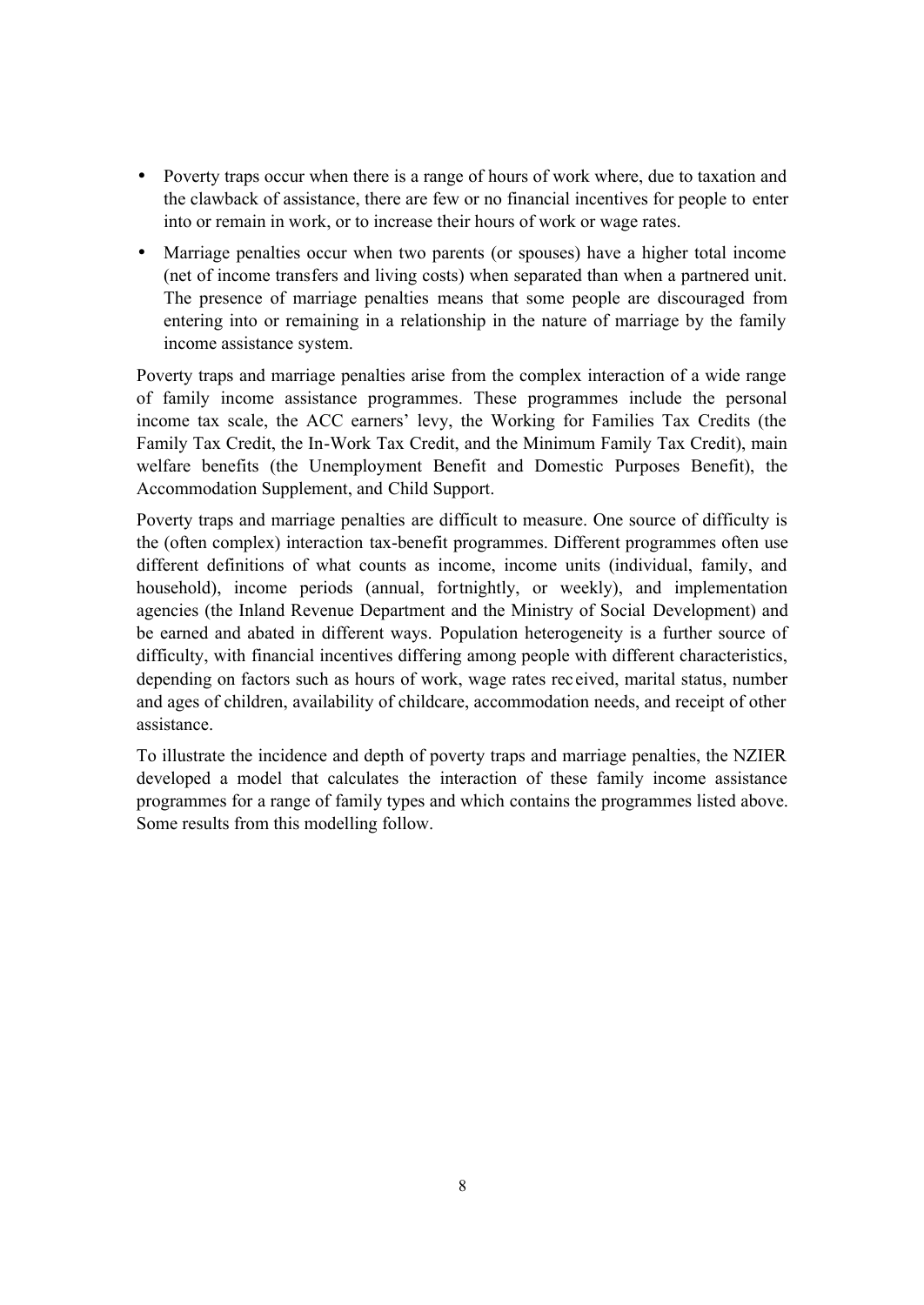#### *Table 3 Marriage penalties and poverty traps*

2008-09 Tax-Benefit System (Family With Children) **Marriage Penalties**

| <b>Marriage Penalties</b>        |                                                             |                               |                               |                               | Marriage Penalties               |                                                             |                               |                               |                               |  |  |
|----------------------------------|-------------------------------------------------------------|-------------------------------|-------------------------------|-------------------------------|----------------------------------|-------------------------------------------------------------|-------------------------------|-------------------------------|-------------------------------|--|--|
|                                  | Dad \$0 Earned<br>Income                                    | Dad \$12,480<br>Earned Income | Dad \$24,960<br>Earned Income | Dad \$52,000<br>Earned Income |                                  | Dad \$0 Earned<br>Income                                    | Dad \$12,480<br>Earned Income | Dad \$24,960<br>Earned Income | Dad \$52,000<br>Earned Income |  |  |
| Mum \$0<br>Earned<br>Income      | \$9,930.36                                                  | \$10,442.19                   | \$11,995.36                   | \$20,649.96                   | Mum \$0<br>Earned<br>Income      | 29.63%                                                      | 28.10%                        | 29.96%                        | 41.56%                        |  |  |
| Mum \$12,480<br>Earned<br>Income | \$13,965.34                                                 | \$14,685.53                   | \$12,530.60                   | \$23,700.20                   | Mum \$12,480<br>Earned<br>Income | 37.57%                                                      | 36.16%                        | 26.55%                        | 43.62%                        |  |  |
| Mum \$24,960<br>Earned<br>Income | \$12,269.40                                                 | \$9,281.49                    | \$9,641.56                    | \$18,073.36                   | Mum \$24,960<br>Earned<br>Income | 30.64%                                                      | 19.67%                        | 18.81%                        | 29.56%                        |  |  |
| Mum \$52,000<br>Earned<br>Income | \$11,937.64                                                 | \$11,464.73                   | \$9,087.00                    | \$10,044.60                   | Mum \$52,000<br>Earned<br>Income | 24.02%                                                      | 21.10%                        | 14.86%                        | 12.80%                        |  |  |
|                                  | Marriage Penalties (net of Child Support and Accommodation) |                               |                               |                               |                                  | Marriage Penalties (net of Child Support and Accommodation) |                               |                               |                               |  |  |

|                                  | Dad \$0 Earned<br>Income |               | Dad \$12,480<br>Earned Income |                |    | Dad \$24,960<br>Earned Income |  | Dad \$52,000<br>Earned Income |                                    |        | Dad \$12,480<br>Dad \$0 Earned<br>Earned Income | Dad \$24,960<br>Earned Income | Dad \$52,000<br>Earned Income |
|----------------------------------|--------------------------|---------------|-------------------------------|----------------|----|-------------------------------|--|-------------------------------|------------------------------------|--------|-------------------------------------------------|-------------------------------|-------------------------------|
| Mum \$0<br>Earned<br>Income      | \$                       | 2,813.36 \$   |                               | 3,325.19       | -S | $3.012.32$ \$                 |  | 5,177.32                      | <b>Mum \$0</b><br>Earned<br>Income | 8.39%  | 8.95%                                           | 7.52%                         | 10.42%                        |
| Mum \$12,480<br>Earned<br>Income | \$                       | 6.848.34 \$   |                               | 7.568.53       | -S | 3,547.56 \$                   |  | 7.128.92                      | Mum \$12,480<br>Earned<br>Income   | 18.43% | 18.64%                                          | 7.52%                         | 13.12%                        |
| Mum \$24,960<br>Earned<br>Income | \$                       | 4.379.40 \$   |                               | $1.391.49 - $$ |    | $1.980.52 - $$                |  | 6.527.92                      | Mum \$24.960<br>Earned<br>Income   | 10.94% | 2.95%                                           | $-3.86%$                      | $-10.68%$                     |
| Mum \$52,000<br>Earned<br>Income | \$                       | $4.202.24$ \$ |                               | $3.729.33 - $$ |    | $2.007.27 - $$                |  | 12.730.95                     | Mum \$52,000<br>Earned<br>Income   | 8.46%  | 6.86%                                           | $-3.28%$                      | $-16.22%$                     |

#### **Poverty Traps**

|                                  | Poverty Traps (change in income in hand) |                               |                               |                               | Poverty Traps (percentage lost)  |                          |                               |                               |                               |  |
|----------------------------------|------------------------------------------|-------------------------------|-------------------------------|-------------------------------|----------------------------------|--------------------------|-------------------------------|-------------------------------|-------------------------------|--|
|                                  | Dad \$0 Earned<br>Income                 | Dad \$12,480<br>Earned Income | Dad \$24,960<br>Earned Income | Dad \$52,000<br>Earned Income |                                  | Dad \$0 Earned<br>Income | Dad \$12,480<br>Earned Income | Dad \$24,960<br>Earned Income | Dad \$52,000<br>Earned Income |  |
| Mum \$0<br>Earned<br>Income      | \$0.00                                   | \$0.00                        | \$0.00                        | \$0.00                        | Mum \$0<br>Earned<br>Income      | N/A                      | N/A                           | N/A                           | N/A                           |  |
| Mum \$12,480<br>Earned<br>Income | \$3,653.74                               | \$3,445.38                    | \$7,153.48                    | \$4,638.48                    | Mum \$12,480<br>Earned<br>Income | 70.72%                   | 72.39%                        | 42.68%                        | 62.83%                        |  |
| Mum \$24,960<br>Earned<br>Income | \$6,529.12                               | \$10,028.86                   | \$11,221.96                   | \$11,444.76                   | Mum \$24,960<br>Earned<br>Income | 73.84%                   | 59.82%                        | 55.04%                        | 54.15%                        |  |
| Mum \$52,000<br>Earned<br>Income | \$16,179.16                              | \$17,163.90                   | \$21.094.80                   | \$28,791.80                   | Mum \$52,000<br>Earned<br>Income | 68.89%                   | 66.99%                        | 59.43%                        | 44.63%                        |  |

Note: Assuming mother changes work effort only, based on joint incomes

Notes: Assumes two children under 13 who always live with their mother, the mother's accommodation costs are \$365 in region one, the father's accommodation costs are \$122 when alone

Source: NZIER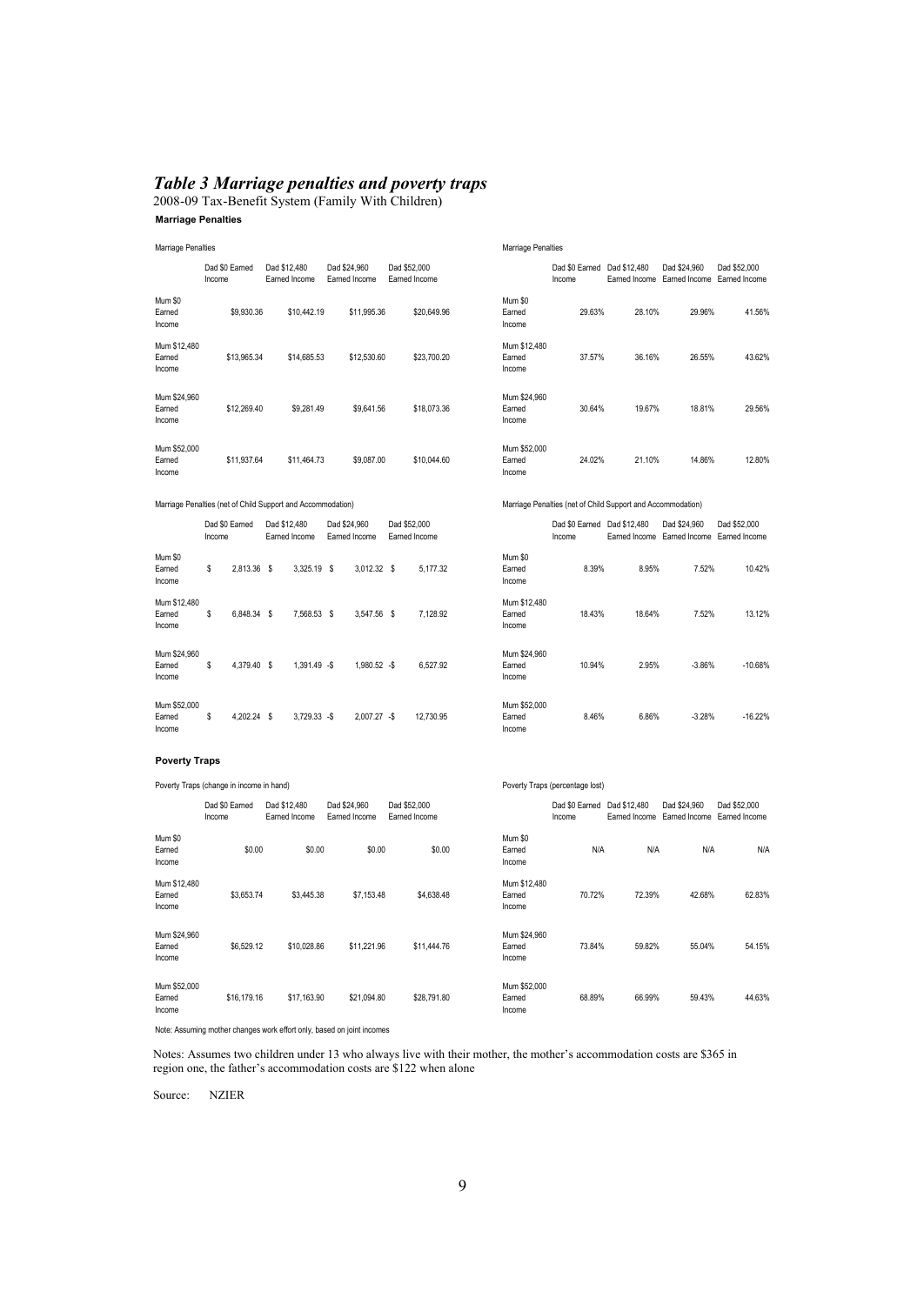#### *Table 4 Marriage penalties and poverty traps*

2008-09 Tax-Benefit System (Family Without Children) **Marriage Penalties**

| Marriage Penalties                                          |        |                             |      |                |      |                                                           |   |                               | Marriage Penalties                 |                                                             |                                  |                                  |                                  |
|-------------------------------------------------------------|--------|-----------------------------|------|----------------|------|-----------------------------------------------------------|---|-------------------------------|------------------------------------|-------------------------------------------------------------|----------------------------------|----------------------------------|----------------------------------|
|                                                             | Income | Dad \$0 Earned              |      | Dad \$12,480   |      | Dad \$24,960<br>Earned Income Earned Income Earned Income |   | Dad \$52,000                  |                                    | Dad \$0<br>Earned<br>Income                                 | Dad \$12,480<br>Earned<br>Income | Dad \$24,960<br>Earned<br>Income | Dad \$52,000<br>Earned<br>Income |
| Mum \$0<br>Earned<br>Income                                 | -\$    | 163.36                      | - \$ | 348.47         | - \$ | 3,671.21 \$                                               |   | 10,276.24                     | Mum \$0<br>Earned<br>Income        | $-0.66%$                                                    | 1.22%                            | 12.40%                           | 24.88%                           |
| Mum \$12,480<br>Earned<br>Income                            | \$     | 348.47 \$                   |      | 2,887.63 \$    |      | 1,545.73 \$                                               |   | 6,254.33                      | Mum \$12,480<br>Earned<br>Income   | 1.22%                                                       | 9.58%                            | 4.31%                            | 12.64%                           |
| Mum \$24,960<br>Earned<br>Income                            | \$     | $3,671.21$ \$               |      | $1.545.73 - $$ |      | 590.20 \$                                                 |   | 998.40                        | Mum \$24,960<br>Earned<br>Income   | 12.40%                                                      | 4.31%                            | $-1.39%$                         | 1.69%                            |
| Mum \$52,000<br>Earned<br>Income                            | \$     | 10,276.24                   | - \$ | 6,254.33 \$    |      | 998.40                                                    | S |                               | Mum \$52,000<br>Earned<br>Income   | 24.88%                                                      | 12.64%                           | 1.69%                            | 0.00%                            |
| Marriage Penalties (net of Child Support and Accommodation) |        |                             |      |                |      |                                                           |   |                               |                                    | Marriage Penalties (net of Child Support and Accommodation) |                                  |                                  |                                  |
|                                                             | Income | Dad \$0 Earned Dad \$12,480 |      |                |      | Dad \$24,960<br>Earned Income Earned Income Earned Income |   | Dad \$52,000                  |                                    | Dad \$0<br>Earned<br>Income                                 | Dad \$12,480<br>Earned<br>Income | Dad \$24,960<br>Earned<br>Income | Dad \$52,000<br>Earned<br>Income |
| <b>Mum \$0</b><br>Earned<br>Income                          | -\$    | $6,507.36 - $$              |      | 5,995.53 -\$   |      | 2,672.79 \$                                               |   | 3,932.24                      | <b>Mum \$0</b><br>Earned<br>Income | $-26.19%$                                                   | $-21.03%$                        | $-9.03%$                         | 9.52%                            |
| Mum \$12,480<br>Earned<br>Income                            | -\$    | 5,995.53 -\$                |      | 3,456.37 -\$   |      | 4,798.27 -\$                                              |   | 89.67                         | Mum \$12,480<br>Earned<br>Income   | $-21.03%$                                                   | $-11.47%$                        | $-13.37%$                        | $-0.18%$                         |
| Mum \$24,960<br>Earned<br>Income                            | -\$    | 2,672.79 -\$                |      | 4,798.27 -\$   |      | $6,934.20 - $$                                            |   | 5,345.60                      | Mum \$24,960<br>Earned<br>Income   | $-9.03%$                                                    | $-13.37%$                        | $-16.33%$                        | $-9.03%$                         |
| Mum \$52,000<br>Earned<br>Income                            | S      | $3,932.24 - $$              |      | 89.67 -\$      |      | 5,345.60 -\$                                              |   | 6,344.00                      | Mum \$52,000<br>Earned<br>Income   | 9.52%                                                       | $-0.18%$                         | $-9.03%$                         | $-8.08%$                         |
| <b>Poverty Traps</b>                                        |        |                             |      |                |      |                                                           |   |                               |                                    |                                                             |                                  |                                  |                                  |
| Poverty Traps (change in income in hand)                    |        |                             |      |                |      |                                                           |   |                               |                                    | Poverty Traps (percentage lost)                             |                                  |                                  |                                  |
|                                                             | Income | Dad \$0 Earned Dad \$12,480 |      |                |      | Dad \$24,960<br>Earned Income Earned Income               |   | Dad \$52,000<br>Earned Income |                                    | Dad \$0<br>Earned<br>Income                                 | Dad \$12,480<br>Earned<br>Income | Dad \$24.960<br>Earned<br>Income | Dad \$52,000<br>Earned<br>Income |
| <b>Mum \$0</b><br>Earned<br>Income                          |        | N/A                         |      | N/A            |      | N/A                                                       |   | N/A                           | Mum \$0<br>Earned<br>Income        | N/A                                                         | N/A                              | N/A                              | N/A                              |
| Mum \$12,480<br>Earned<br>Income                            | \$     | 3,653.74 \$                 |      | 1,626.41 \$    |      | 6,291.05 \$                                               |   | 8,187.48                      | Mum \$12,480<br>Earned<br>Income   | 70.72%                                                      | 86.97%                           | 49.59%                           | 34.40%                           |
| Mum \$24,960<br>Earned<br>Income                            |        | \$4,759.55                  |      | \$7,396.86     |      | \$12,855.53                                               |   | \$17,871.96                   | Mum \$24,960<br>Earned<br>Income   | 80.93%                                                      | 70.37%                           | 48.50%                           | 28.40%                           |
| Mum \$52,000<br>Earned<br>Income                            | S      | 16,459.16 \$                |      | 20,992.90 \$   |      | 29,571.57 \$                                              |   | 37,175.00                     | Mum \$52,000<br>Earned<br>Income   | 68.35%                                                      | 59.63%                           | 43.13%                           | 28.51%                           |

Note: Assuming mother changes work effort only, based on joint incomes

Notes: Assumes two children under 13 who always live with their mother, the mother's accommodation costs are \$365 in region one, the father's accommodation costs are \$122 when alone

Source: NZIER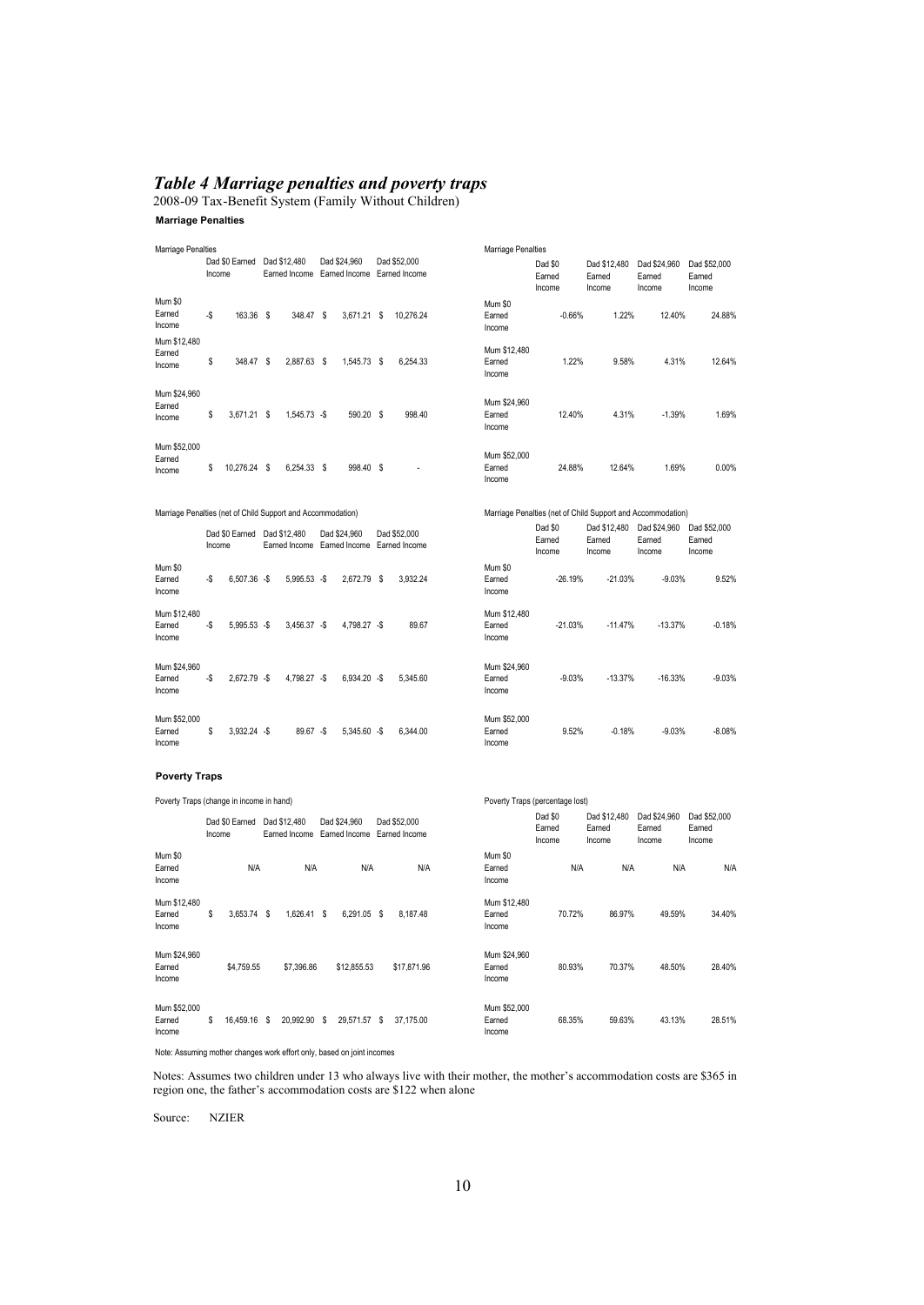In relation to marriage penalties facing a family with two children under 13 (shown in Table 3), key results include that:

• When the mother and father both have no market earnings, the marriage penalty before cost differences and child support is equivalent to 29.6 percent of net income (e.g., net income when two single people is 29.6 higher than when a couple)

When separated, the non-custodial parent in this case is liable for \$773 Child Support, however as the custodial parent receives a main welfare benefit the Child Support payments made are retained by the state to offset the cost of the benefit, giving a marriage penalty net of child support of 27.3 percent

When the assumed reduction in rental expenses is taken into account the marriage penalty falls to 8.4 percent, or \$2,813.36

• When the mother (custodial parent) has an income of \$12,480 and the father has no earnings, the marriage penalty before cost differences and child support is 37.6 percent

As the custodial parent does not receive a main welfare benefit, the full \$773 child support liability is received by the custodial parent. The payment is, however, included in assessable income for WFTC purposes and so is fully offset by withdrawal of the MFTC, giving a marriage penalty net of child support of 35.5 percent

When the assumed reduction in rental expenses is taken into account there is a net marriage penalty of 18.4 percent, or \$6,848.34

• When the mother has no earnings and the father earns \$52,000, the marriage penalty prior to cost differences and child support is 41.6 percent

When separated, the non-custodial parent is liable for Child Support of \$9,128.64, however as the custodial parent receives a main benefit in excess of this amount the Child Support payment is retained by the state to offset the cost o f the benefit. This gives a marriage penalty following child support of 23.2 percent

When the assumed reduction in rental expenses is taken into account there is a net marriage penalty of 10.4 percent, or \$5,177.32

• When the mother earns \$12,480 and the father \$52,000, the marriage penalty prior to Child Support and cost differences is 43.6 percent

When separated, the non-custodial parent is liable for \$9,128.64 in Child Support liability. This is received by the custodial parent, but \$8,030.80 is lost through the abatement of the MFTC, giving a marriage penalty following child support of 28.8 percent

When the assumed reduction in rental expenses is taken into account there is a net marriage penalty of 17.2 percent, or \$9,325.40.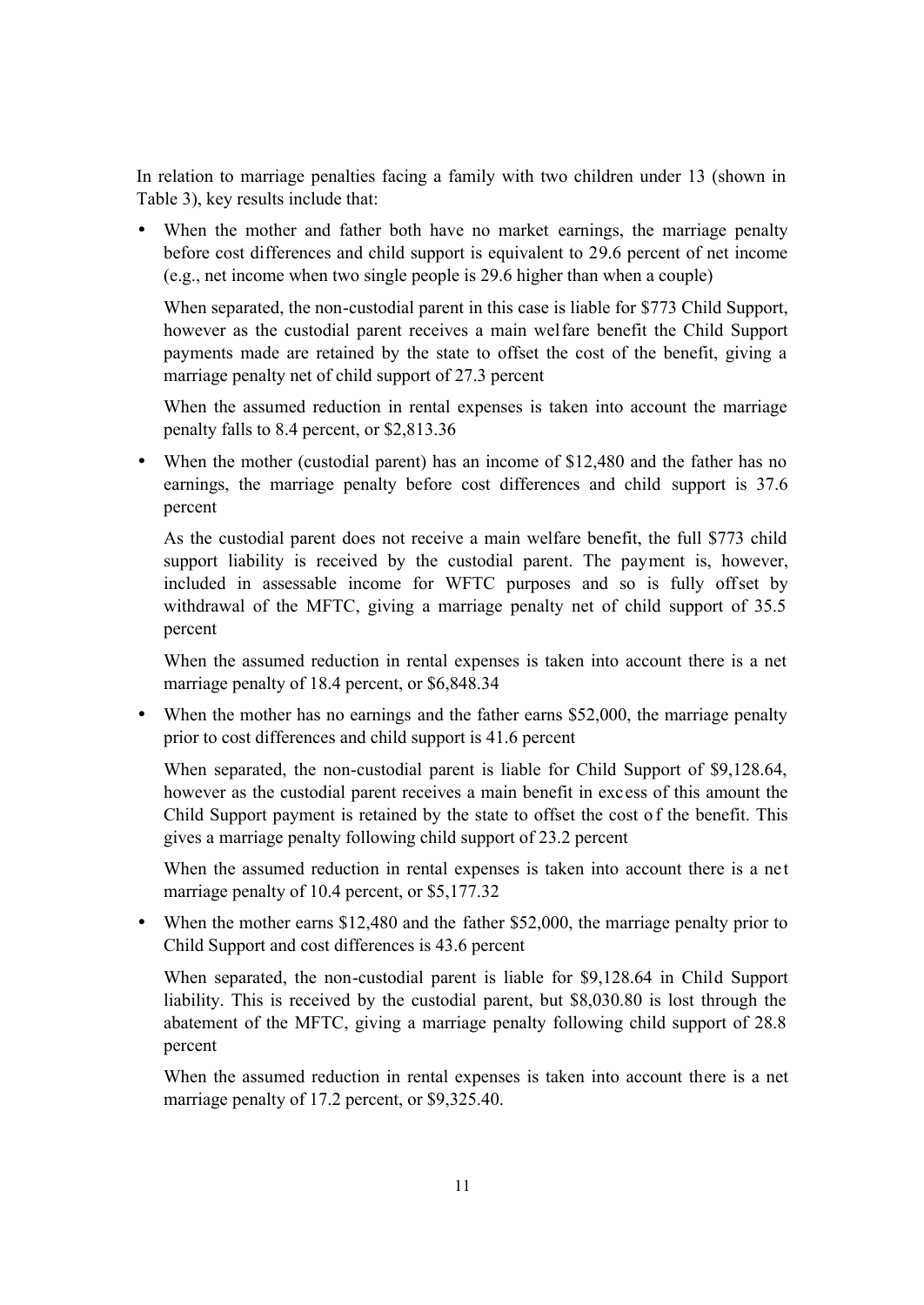When this modelling exercise is repeated for a family without children (Table 4), the following conclusions become apparent:

- Marriage penalties are higher for families with children than for families without, which reflects the greater provision of targeted assistance to families with children
- Poverty traps are higher for families without children at lower income levels, but higher for families with children at higher income levels. This reflects the fact that for families with children the clawback of assistance takes place at higher incomes and/or at lower rates of abatement (as illustrated by the higher abatement of the Unemployment Benefit at lower incomes than the Domestic Purposes Benefit), which means that abatement takes place over a longer income range. This result also reflects the greater levels of targeted assistance provided to families with children
- For families with and without children, at the range of incomes shown marriage penalties are higher the greater the disparity between the primary and secondary income earners' incomes. This reflects the situation where one person has to largely forego an unabated independent income, the other person faces additional clawback of assistance, and there is little increase in the household gross income.

As well as these financial incentives, people's decisions regarding work effort and family structure are influenced by many other factors, including social norms, uncertainty and the administration of the family income assistance system. Yet while financial incentives are more likely to influence decisions regarding work effort than decisions regarding family structure, both poverty traps and marriage penalties may have significant effects on the perceived fairness of and the administration and compliance costs associated with the family income assistance system.

### **DISCUSSION**

For some households the average increases in wages and salaries since 2000 and the introduction of the Working for Families reforms have failed to offset average cost increases. This can help explain changing pressures on household budgets and slowing growth in private consumption (NZIER, 2008).

Those households with the greatest falls in consumption power were households without children. In the 2006 Census these households accounted for around 49 percent of all households. This decline in private consumption power is not only important for these households directly, but also has implications for the economy more broadly. In particular, should this decline in consumption power lead to demand for wage growth to exceed output growth, this would in turn lead to pressure on inflation and interest rates (a potential wage-price spiral). Targeted government spending to address this decline in consumption power would also run the risk of increasing inflationary pressure in the economy.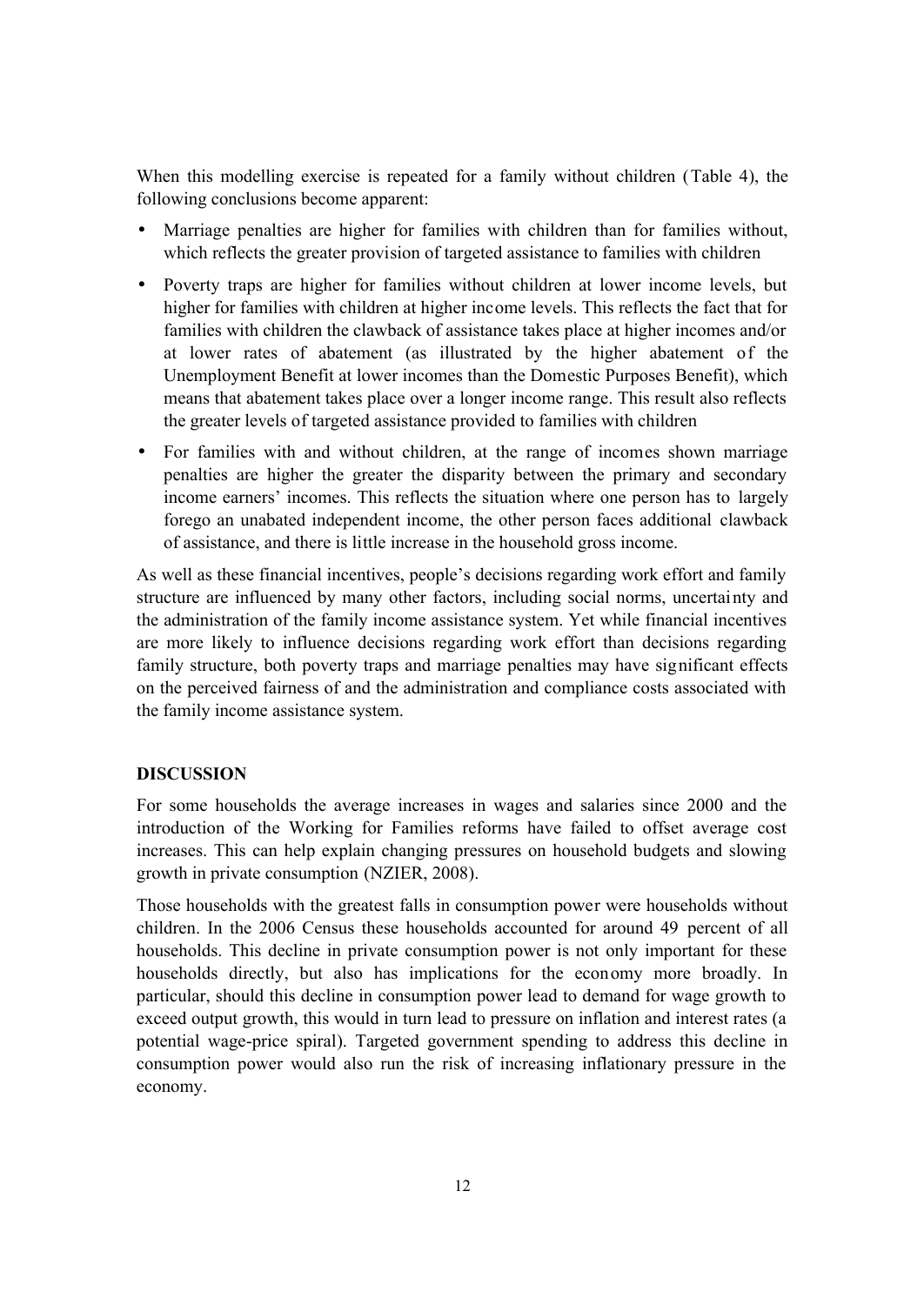Further, based on cases where gross incomes and costs grew at average rates, arguments that family income assistance reform this century has left beneficiary families with children out in the cold are not completely accurate. While there are problems with the presence of poverty traps and marriage penalties in the family income assistance system (and declines in the effectiveness with which assistance is targeted to those in need), based on the analysis above, Working for Families can be seen to have protected much of the consumption power of low to middle-income households with children.

In relation to poverty traps and marriage penalties in the tax-benefit system, no system of targeting can completely avoid the incidence of poor financial incentives. Improving financial rewards for work effort at lower income levels, for example, generally comes at an economic cost of discouraging work effort further up the income distribution (unless levels of assistance are also reduced, which may sacrifice reducing child poverty). Given this need for trade-offs key issues are thus whose financial incentives to work should be given priority and whether increases in participation or in hours of work should be given emphasis.

Addressing child poverty is a key concern motivating tax-benefit reform and sustained child poverty is negatively correlated with participation in the workforce. Emphasis could thus be given to ensuring that all families have at least one adult with a connection to the labour market. Yet this target needs to be tempered with the value to families with young children from having at least one parent at home (OECD, 2007). Consequently emphasis should continue to be placed on improving labour market incentives for sole parents and low-wage primary earners in families with children.

As part of the Working for Families reforms this objective has been pursued through the introduction of the In-Work Tax Credit, coupled with the removal of the child component of main benefits. Based on overseas experiences with similar programmes and preliminary New Zealand research, the In-Work Tax Credit has particularly encouraged work effort among low-wage sole parents. However, the introduction of this programme, coupled with the increased generosity of the Family Tax Credit, has led to increased receipt of assistance by families above the poverty line and discouraged some second earners from working in the labour market. Potentially this could lead to these parents not maintaining their employment-related skills (Bryant, Jacobsen, Bell, and Garrett, 2004).

### **REFERENCES**

Atkinson, 1995. 'On Targeting Social Security: Theory and Western Experience with Family Benefits', in van de Walle, D. and K. Nead, Public Spending and the Poor: Theory and Evidence, Johns Hopkins University Press, Baltimore

Barr, 1999. 'Fundamentals of Social Security Analysis', Australian Social Policy, Issue 1, pp. 7-29

Beaglehole, 1993. 'Benefiting Women: Income Support for Women, 1893 – 1993', Social Policy Agency, Wellington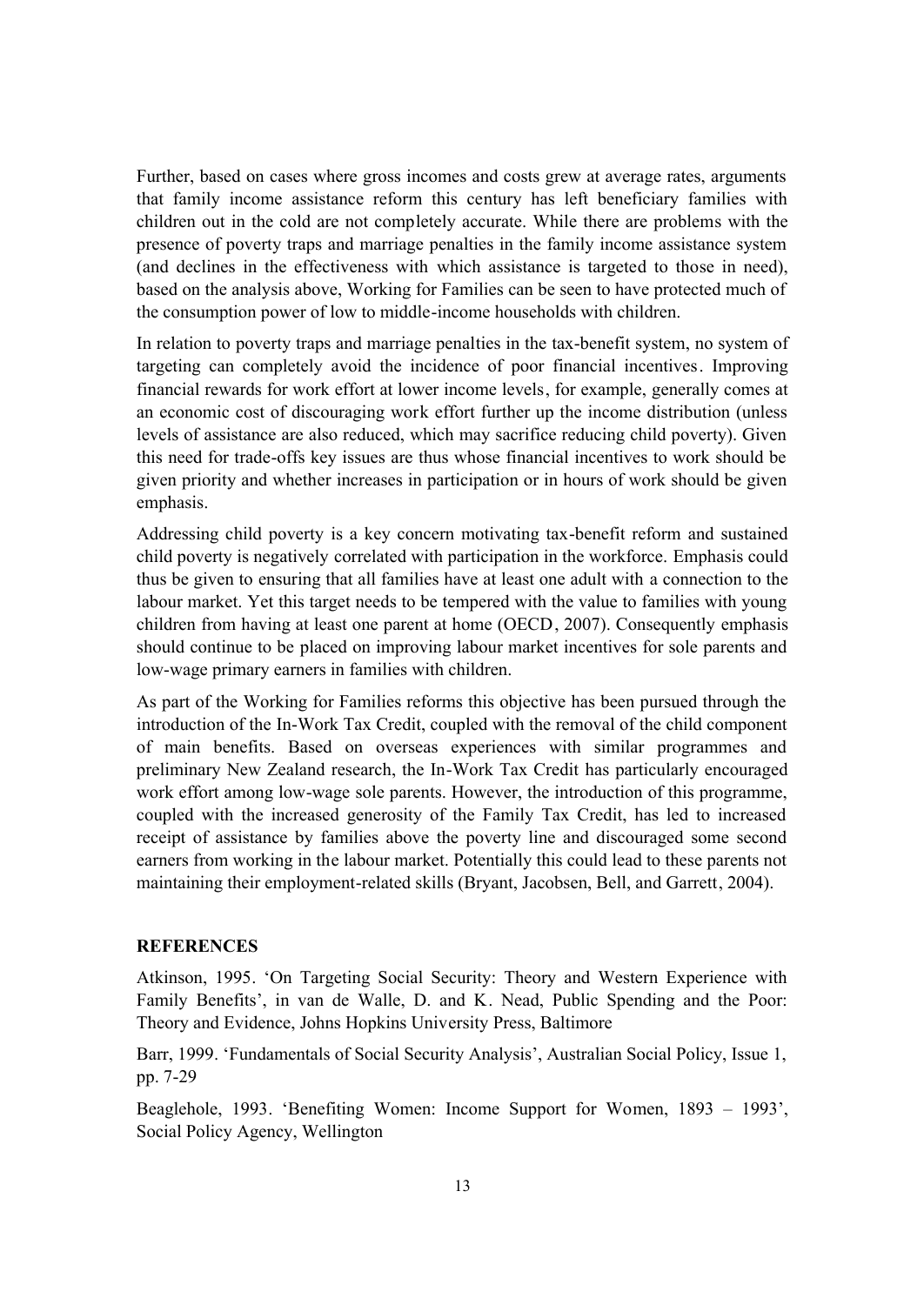Bryant, Jacobsen, Bell, and Garrett, 2004. 'Labour Force Participation and GDP in New Zealand', New Zealand Treasury Working Paper, No. 04/07, New Zealand Treasury, Wellington

Callister, 2004. 'The Future of Work Within Households: Understanding Household-Level Changes in the Distribution of Hours of Paid Work', Department of Labour, Wellington

Johnson, 2005. '"Working for Families" in New Zealand: Some Early Lessons', Report of the Ian Axford (New Zealand) Fellowship in Public Policy, Fulbright Foundation, Wellington

Johnston, 2005. 'Women's Participation in the Labour Force', New Zealand Treasury Working Paper, No. 05/06, New Zealand Treasury, Wellington

Koopman-Boyden and Scott, 1984. The Family and Government Policy in New Zealand, George Allen and Unwin, Sydney

McClure, 1998. A Civilised Community: A History of Social Security in New Zealand 1898 – 1998, Auckland University Press, Auckland

McLeod, R, S. Chatterjee, S. Jones, D. Patterson, and T. Sieper, 2001. Issues Paper, 2001 Ministerial Inquiry into the New Zealand Tax System, Treasury, Wellington

Nolan, 2005. 'Targeting Families Assistance: Evaluating the Design of Family and Employment Tax Credits in New Zealand's Tax Benefit System', PhD Dissertation, School of Government, Victoria University of Wellington

NZIER, 2008. 'Have Real Family Incomes Increased this Century', Quarterly Predictions, 1June

OECD, 2007. 'Towards a More Efficient Tax System in New Zealand', Economic Department Working Paper, No. 557, OECD, Paris

Poland, M., A. Cameron, K. Wong, and M. Fletcher, 2007. 'Moving On: Changes in a Year in Family Living Arrangements', Families Commission Research Report, 2/07, Wellington

Singley, S. and P. Callister, 2003. 'Polarisation of Employment, 1986-2002: New Zealand in the International Context', report prepared for the Ministry of Social Development, Wellington

St John, 2007. 'KiwiSaver and the Tax Treatment of Retirement Saving in NZ', New Zealand Economic Papers, 41(2), 251-268

St John and Rankin, 2002. 'Entrenching The Welfare Mess', Policy Discussion Paper No. 24, Economics Department, University of Auckland

Stephens, 1993. 'Radical Tax Reform in New Zealand', Fiscal Studies, 14 (3), pp. 45- 63